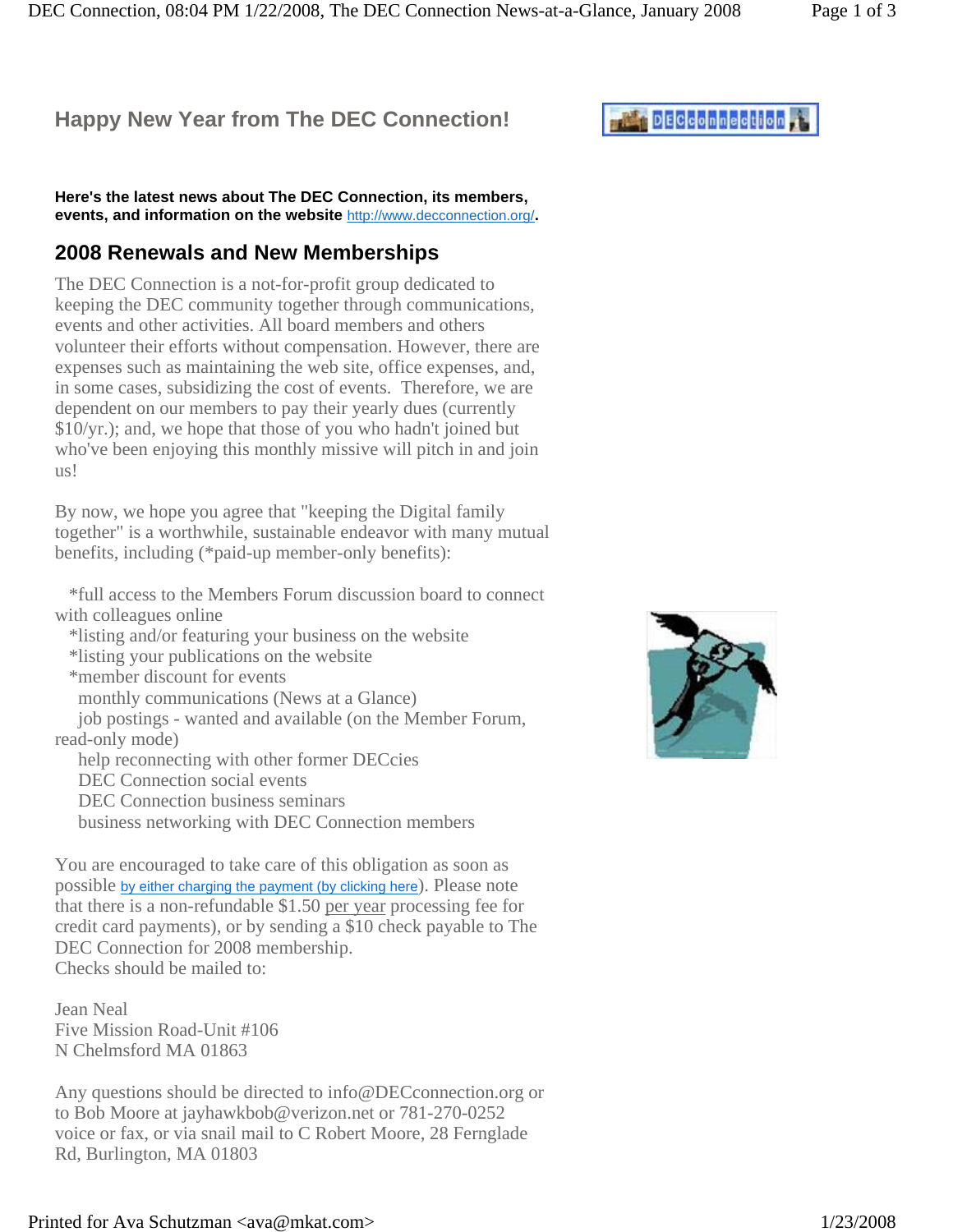# **Update on Events & Activities for 2008**

- In last month's News at a Glance, we asked people to submit some potential event activities in 2008. The top billing thus far was a Red Sox game and a Boston Harbor cruise in the summertime. We'll try and get Red Sox tickets (although it it problematical). We'll plan on a boat ride. Please note that, with limited tickets, you will have to be a member to sign up for these events. Also, please submit other ideas via an Email to: info@DECconnection.org.
- Are you interested in a Florida DECconnection Chapter? Take my Survey: DECconnection in FL Interest Survey. We've received 20 replies to the survey so far, and have exchanged contact info among members in the same counties. We found a group of 50 DECcies who were with the Latin American Sales & Marketing group based in Boca Raton, so have the best chance for a minichapter along the southeast corridor. Other pockets of interest are in Tampa and Ft. Myers/Naples. If you'd like an introduction to DECcies in your area contact webmaster@decconnection.org.
- The New Hampshire Chapter is planning a series of Business Education and Networking events, with a focus on growing your small business using new technologies and methodologies. If you're interested in helping or participating please contact Barbara Langdon at blangdon@marketmomentumllc.com.

### **Former DEC engineer in the UK doing a thesis on DEC's final fortunes**

I am Dave Goodwin, a DEC engineer in the UK, who worked for the company for 30 years. Since taking early retirement I am pursuing a long held dream doing a PhD at Birkbeck University in the UK and my thesis is on the the demise of DEC and whether it could have been avoided.

I would like former DEC employees to contribute their views on the failure of the company and the reasons behind it? I have read the book DEC is dead, long live DEC by Schein and feel there is more to it than the DEC culture. I would like to hear from anyone involved in finance, sales and engineering as to what was happening in their departments that influenced the company during the 90's. Any contact or input would be really appreciated. Please submit your thoughts on the DECconnection Forum (in the About Digital category, So what went wrong? topic) or Email me at: dave.goodwin@gmail.com

# **Update on the Website**

We've updated our website for 2008, and added a new feature:

- Our Member Forum now has 515 members registered online! Not all of you are posting notes yet, but we're gaining momentum.
- Last week, Hank Vezina, now a self-employed staffing consultant, posted 4 engineering jobs on the Forum.... don't miss that!
- This week we added a section in the Personal Interests category